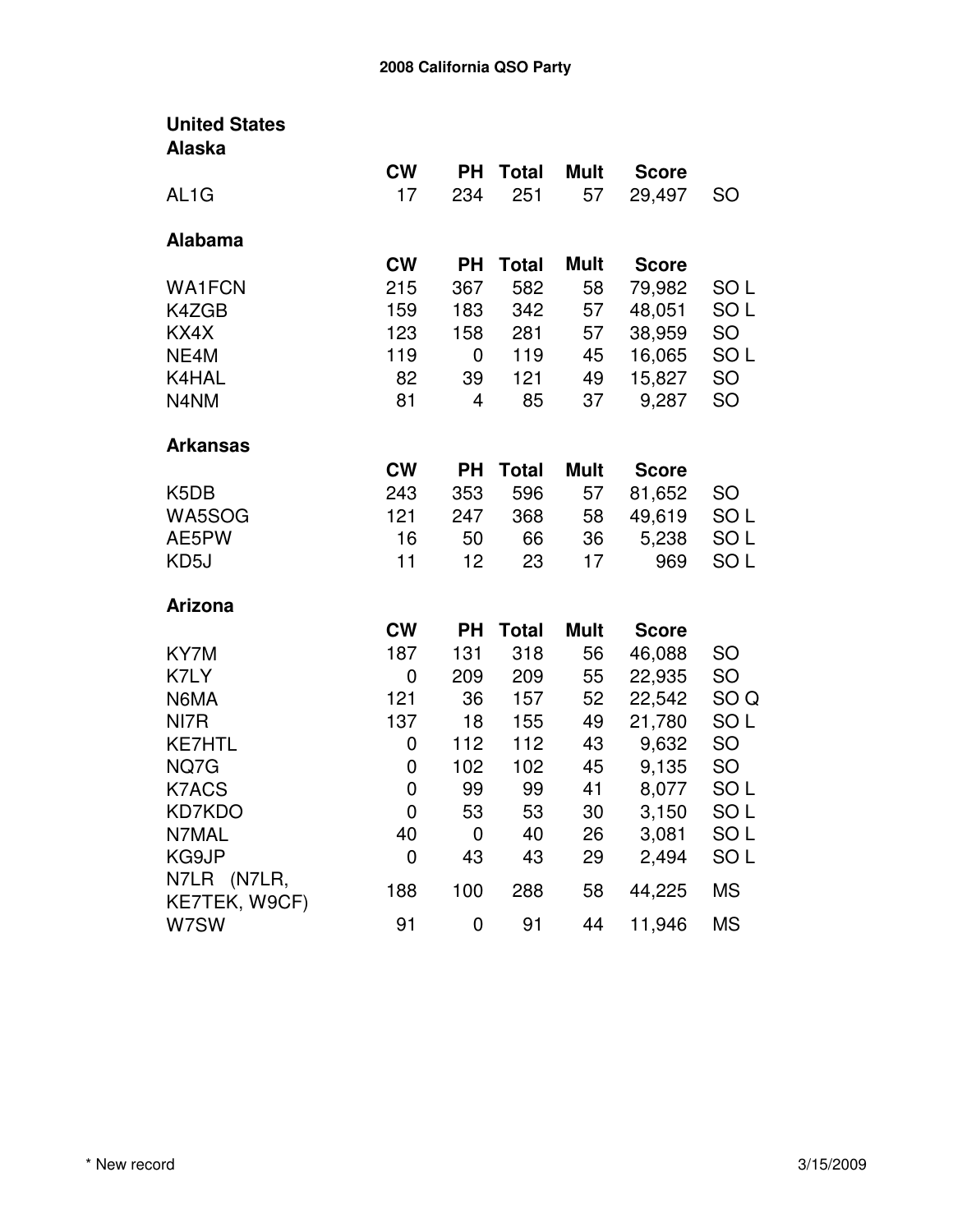| Colorado           |           |             |              |             |              |                 |
|--------------------|-----------|-------------|--------------|-------------|--------------|-----------------|
|                    | <b>CW</b> | <b>PH</b>   | <b>Total</b> | Mult        | <b>Score</b> |                 |
| <b>K0FX</b>        | 240       | $\mathbf 0$ | 240          | 52          | 37,362       | SO L            |
| AD <sub>1</sub> C  | 168       | 72          | 240          | 52          | 33,618       | SO <sub>L</sub> |
| <b>WOJFR</b>       | 179       | 0           | 179          | 48          | 25,776       | SO <sub>L</sub> |
| <b>WW0AL</b>       | 0         | 221         | 221          | 52          | 22,984       | SO              |
| K6XT               | 87        | 0           | 87           | 39          | 10,179       | SO <sub>L</sub> |
| <b>AB0UK</b>       | 0         | 80          | 80           | 42          | 6,678        | SO <sub>L</sub> |
| KV6O               | 57        | 53          | 110          | 40          | 11,080       | <b>MS</b>       |
| <b>Connecticut</b> |           |             |              |             |              |                 |
|                    | <b>CW</b> | <b>PH</b>   | <b>Total</b> | <b>Mult</b> | <b>Score</b> |                 |
| K <sub>1</sub> KI  | 187       | 291         | 478          | 57          | 65,151       | <b>SO</b>       |
| W <sub>1JQ</sub>   | 177       | 82          | 259          | 54          | 37,530       | SO <sub>L</sub> |
| W1RAN              | 129       | 80          | 209          | 56          | 30,632       | <b>SO</b>       |
| W <sub>1</sub> EQ  | 83        | 14          | 97           | 41          | 11,357       | SO <sub>L</sub> |
| W <sub>1</sub> CTN | 0         | 117         | 117          | 43          | 10,062       | SO <sub>L</sub> |
| <b>Delaware</b>    |           |             |              |             |              |                 |
|                    | <b>CW</b> | <b>PH</b>   | <b>Total</b> | <b>Mult</b> | <b>Score</b> |                 |
| N8NA               | 232       | 130         | 362          | 55          | 52,525       | SO L            |
| WA2VQV             | 16        | 0           | 16           | 13          | 624          | SO <sub>L</sub> |
| <b>Florida</b>     |           |             |              |             |              |                 |
|                    | <b>CW</b> | <b>PH</b>   | <b>Total</b> | <b>Mult</b> | <b>Score</b> |                 |
| NF4A               | 119       | 121         | 240          | 49          | 29,228       | SO <sub>L</sub> |
| KN4Y               | 167       | 0           | 167          | 49          | 24,549       | SO <sub>L</sub> |
| AK4JH              | 0         | 210         | 210          | 53          | 22,207       | <b>SO</b>       |
| N6AR               | 120       | 51          | 171          | 48          | 22,176       | <b>SO</b>       |
| K4LRP              | 84        | 59          | 143          | 44          | 16,214       | SO <sub>L</sub> |
| N4DXI              | 61        | 40          | 101          | 46          | 11,983       | SO              |
| WA4ASJ             | 0         | 84          | 84           | 44          | 7,392        | <b>SO</b>       |
| W4LT               | 0         | 74          | 74           | 38          | 5,586        | <b>SO</b>       |
| K4JAF              | 0         | 65          | 65           | 35          | 4,550        | SO <sub>L</sub> |
| K4PBY              | 41        | 0           | 41           | 29          | 3,523        | SO <sub>Q</sub> |
| N4BP               | 35        | 0           | 35           | 26          | 2,730        | SO <sub>L</sub> |
| K8NZ               | 27        | 5           | 32           | 24          | 2,160        | SO <sub>L</sub> |
| K4GOP              | 0         | 29          | 29           | 20          | 1,160        | SO <sub>L</sub> |
| KI4SNS             | 1         | 11          | 12           | 11          | 275          | SO <sub>L</sub> |
| W4IHI              | 58        | $\mathbf 0$ | 58           | 39          | 6,727        | MS <sub>L</sub> |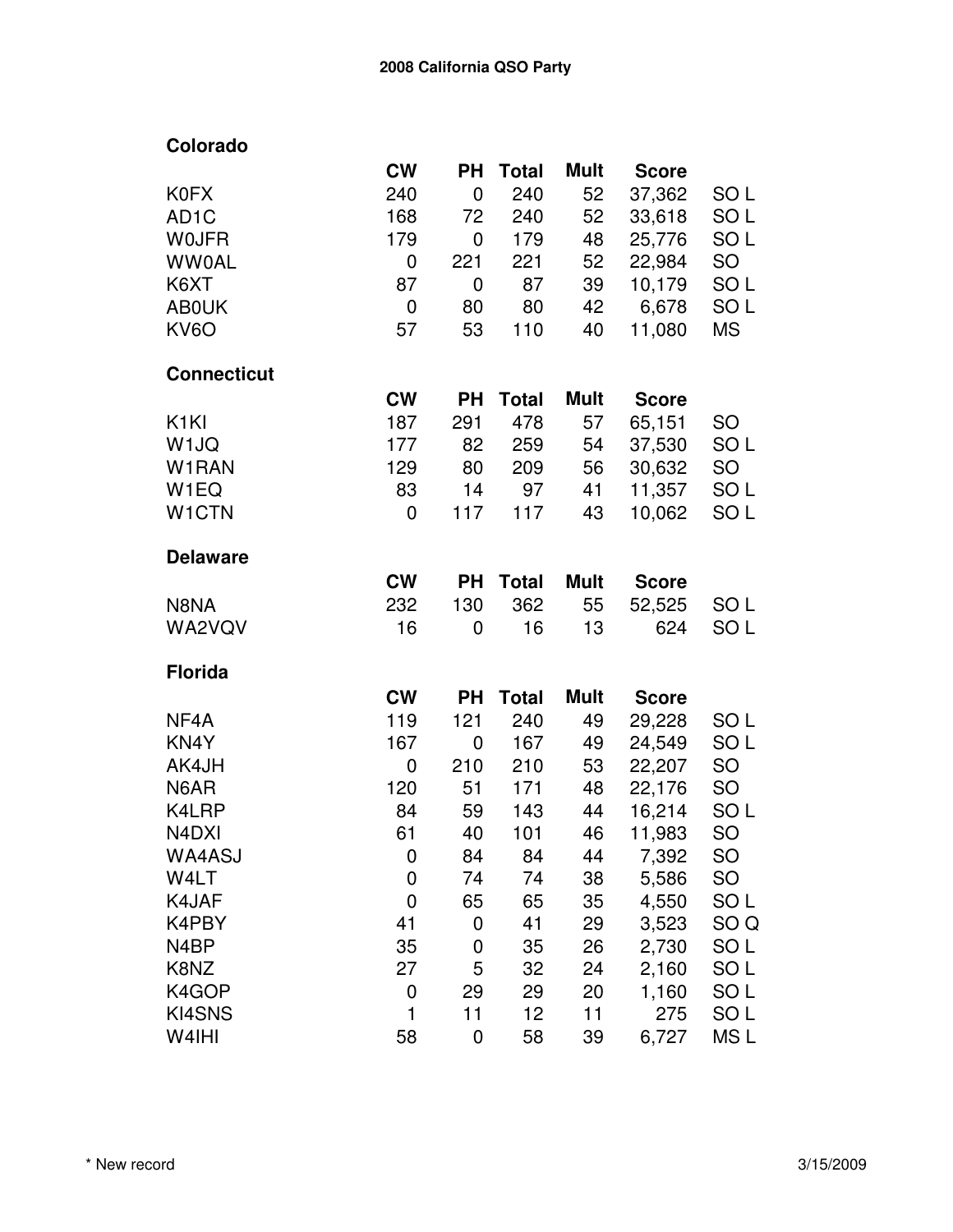| Georgia                       |                |           |              |             |              |                 |
|-------------------------------|----------------|-----------|--------------|-------------|--------------|-----------------|
|                               | <b>CW</b>      | <b>PH</b> | <b>Total</b> | <b>Mult</b> | <b>Score</b> |                 |
| N <sub>4</sub> PN             | 292            | 467       | 759          | 58          | 104,980      | <b>SO</b>       |
| K4BAI                         | 267            | 184       | 451          | 57          | 66,633       | SO              |
| K <sub>1</sub> ZZI            | 261            | 0         | 261          | 54          | 42,282       | <b>SO</b>       |
| N4GG                          | 216            | 51        | 267          | 53          | 39,617       | <b>SO</b>       |
| K <sub>4</sub> OD             | 83             | 30        | 113          | 45          | 13,792       | SO <sub>L</sub> |
| W4XO                          | 100            | 0         | 100          | 38          | 11,343       | SO <sub>L</sub> |
| NA4BW                         | 66             | 32        | 98           | 40          | 10,480       | SO <sub>L</sub> |
| NM <sub>2</sub> L             | 82             | 0         | 82           | 41          | 10,024       | SO <sub>L</sub> |
| Hawaii                        |                |           |              |             |              |                 |
|                               | <b>CW</b>      | <b>PH</b> | <b>Total</b> | <b>Mult</b> | <b>Score</b> |                 |
| (AH6RE)<br>KH6LC              | 352            | 255       | 607          | 58          | 90,683       | SO              |
| lowa                          |                |           |              |             |              |                 |
|                               | <b>CW</b>      | <b>PH</b> | <b>Total</b> | Mult        | <b>Score</b> |                 |
| K <sub>0</sub> I <sub>O</sub> | 170            | 93        | 263          | 52          | 36,114       | SO L            |
| <b>KB0TLC</b>                 | 0              | 49        | 49           | 33          | 3,234        | SO <sub>L</sub> |
| Idaho                         |                |           |              |             |              |                 |
|                               | <b>CW</b>      | <b>PH</b> | <b>Total</b> | <b>Mult</b> | <b>Score</b> |                 |
| K7ZO                          | $\overline{7}$ | 124       | 131          | 43          | 11,524       | SO L            |
| (KE7PHG)<br>W7UQ              | 0              | 37        | 37           | 25          | 1,850        | MS <sub>S</sub> |
| <b>Illinois</b>               |                |           |              |             |              |                 |
|                               | <b>CW</b>      | <b>PH</b> | <b>Total</b> | <b>Mult</b> | <b>Score</b> |                 |
| W3HDH                         | 128            | 83        | 211          | 51          | 28,050       | <b>SO</b>       |
| K9CW                          | 177            | 0         | 177          | 50          | 26,550       | SO <sub>L</sub> |
| W9QL                          | 0              | 179       | 179          | 50          | 17,850       | SO <sub>L</sub> |
| W9ILY                         | 83             | 45        | 128          | 47          | 15,933       | SO L            |
| KG9N                          | 12             | 119       | 131          | 43          | 11,782       | SO <sub>L</sub> |
| WK9Y                          | 80             | 1         | 81           | 32          | 7,744        | SO <sub>L</sub> |
| WB9CHY                        | 28             | 37        | 65           | 35          | 5,530        | SO <sub>L</sub> |
| N9WEW                         | 0              | 17        | 17           | 15          | 510          | SO <sub>L</sub> |
| K9FH                          | 4              | 6         | 10           | 10          | 225          | SO <sub>L</sub> |
| AG3R                          | $\overline{7}$ | 0         | 7            | 7           | 147          | SO <sub>L</sub> |
| (N2BJ, K2PAC)<br>N2BJ         | 148            | 187       | 335          | 57          | 46,569       | <b>MS</b>       |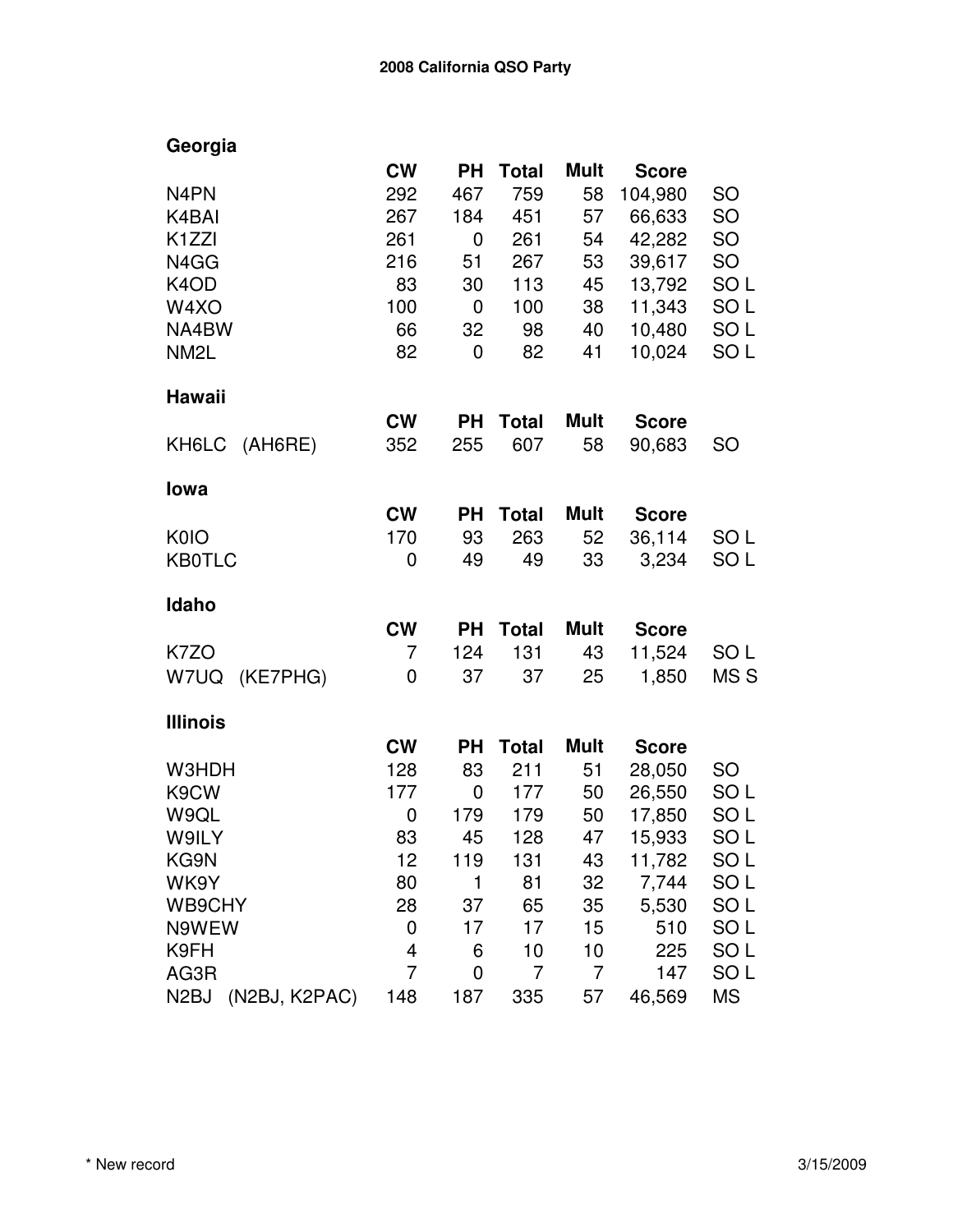| Indiana               |             |           |              |             |              |                 |
|-----------------------|-------------|-----------|--------------|-------------|--------------|-----------------|
|                       | <b>CW</b>   | <b>PH</b> | <b>Total</b> | <b>Mult</b> | <b>Score</b> |                 |
| N9FC                  | 164         | 18        | 182          | 50          | 26,400       | SO <sub>L</sub> |
| W9RE                  | 65          | 0         | 65           | 33          | 6,385        | SO <sub>L</sub> |
| N9UY                  | 0           | 17        | 17           | 13          | 442          | SOLM            |
| <b>Kansas</b>         |             |           |              |             |              |                 |
|                       | <b>CW</b>   | <b>PH</b> | <b>Total</b> | <b>Mult</b> | <b>Score</b> |                 |
| <b>W0BH</b>           | 214         | 560       | 774          | 58          | 102,051      | <b>SO</b>       |
| <b>WB0YJT</b>         | 83          | 107       | 190          | 52          | 24,024       | SO <sub>L</sub> |
| <b>NOLD</b>           | $\mathbf 0$ | 196       | 196          | 54          | 21,168       | SO <sub>L</sub> |
| AA7CP                 | 131         | 0         | 131          | 50          | 19,575       | SO <sub>L</sub> |
| K0HC (5 Hesston       |             |           |              |             |              |                 |
| College students W0BH | 0           | 178       | 178          | 54          | 19,170       | MS <sub>S</sub> |
| CtrlOp Only)          |             |           |              |             |              |                 |
| <b>Kentucky</b>       |             |           |              |             |              |                 |
|                       | <b>CW</b>   | <b>PH</b> | <b>Total</b> | <b>Mult</b> | <b>Score</b> |                 |
| KY4J                  | 0           | 154       | 154          | 49          | 15,092       | SO              |
| KJ4AOM                | 8           | 0         | 8            | 8           | 180          | SO <sub>L</sub> |
| WC4V                  | 8           | 0         | 8            | 8           | 180          | SO <sub>L</sub> |
| Louisiana             |             |           |              |             |              |                 |
|                       | <b>CW</b>   | <b>PH</b> | <b>Total</b> | <b>Mult</b> | <b>Score</b> |                 |
| N5YE                  | 175         | 150       | 325          | 54          | 44,469       | SO <sub>L</sub> |
| KA5M                  | 115         | 104       | 219          | 53          | 29,309       | SO              |
| N <sub>5</sub> II     | 75          | 138       | 213          | 48          | 24,048       | SO <sub>L</sub> |
| AF5P                  | 79          | 70        | 149          | 52          | 19,604       | <b>SO</b>       |
| WA5TRX                | 0           | 35        | 35           | 26          | 1,794        | SO <sub>L</sub> |
| <b>Massachusetts</b>  |             |           |              |             |              |                 |
|                       | <b>CW</b>   | PH        | <b>Total</b> | <b>Mult</b> | <b>Score</b> |                 |
| W <sub>1</sub> UE     | 330         | 562       | 892          | 58          | 122,467      | <b>SO</b>       |
| W <sub>1</sub> TO     | 115         | 8         | 123          | 49          | 17,689       | SO <sub>L</sub> |
| K5ZD                  | 82          | 61        | 143          | 44          | 16,192       | SO              |
| W <sub>1</sub> EBI    | 115         | 0         | 115          | 39          | 13,455       | SO              |
| AD <sub>1</sub> L     | 0           | 66        | 66           | 36          | 4,752        | <b>SO</b>       |
| N <sub>1</sub> NN     | 56          | 0         | 56           | 27          | 4,536        | SO <sub>L</sub> |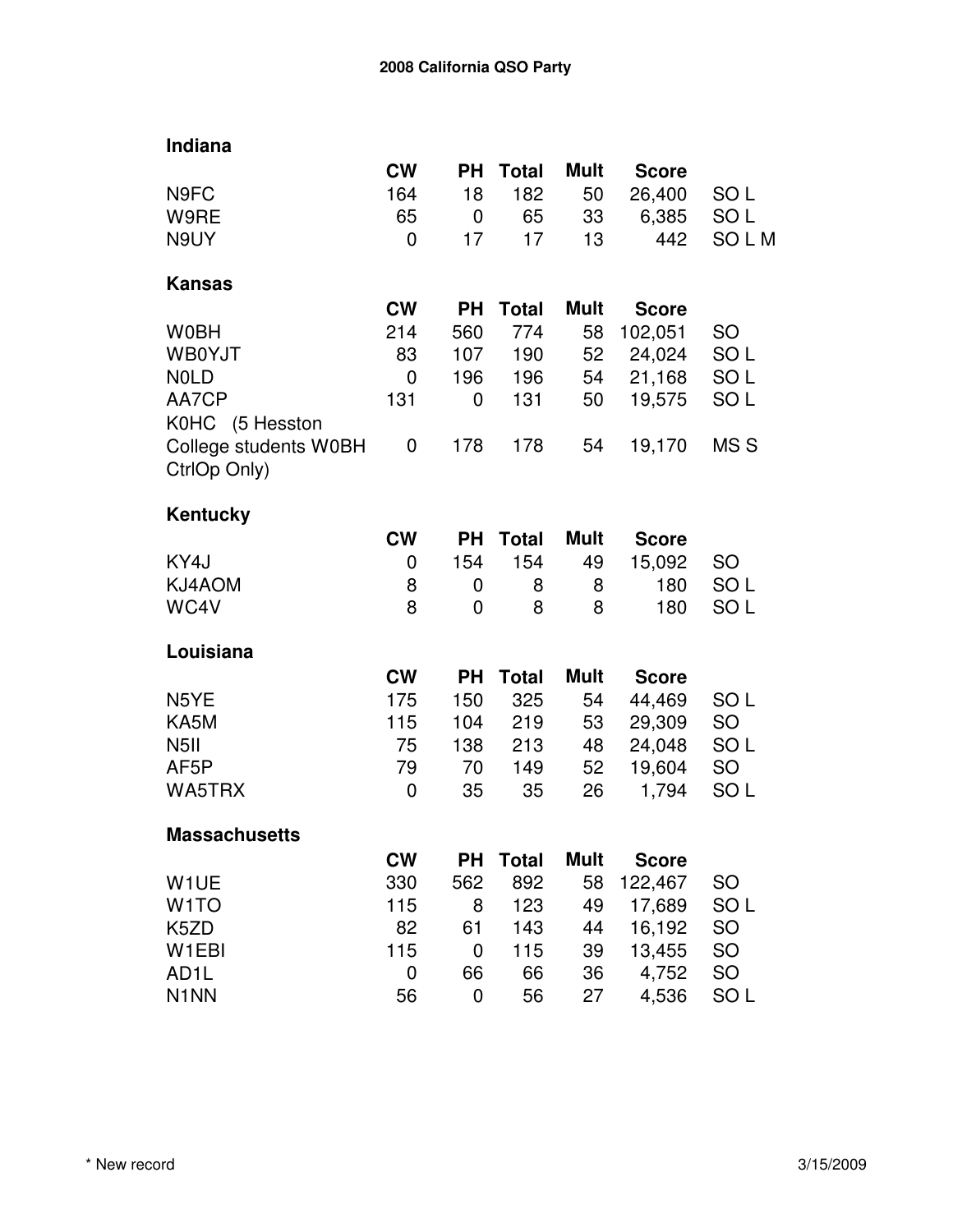| <b>Maryland-DC</b>     |                |             |              |                 |              |                 |
|------------------------|----------------|-------------|--------------|-----------------|--------------|-----------------|
|                        | <b>CW</b>      | <b>PH</b>   | <b>Total</b> | Mult            | <b>Score</b> |                 |
| <b>WA1LWS</b>          | 188            | $\mathbf 1$ | 189          | 50              | 28,300       | SO <sub>L</sub> |
| N <sub>1</sub> WR      | 69             | 69          | 138          | 52              | 17,862       | SO              |
| K3TW                   | 70             | 41          | 111          | 41              | 11,910       | SO              |
| <b>Maine</b>           |                |             |              |                 |              |                 |
|                        | <b>CW</b>      | <b>PH</b>   | <b>Total</b> | Mult            | <b>Score</b> |                 |
| N <sub>4</sub> CW      | 169            | 60          | 229          | 49              | 30,600       | SO              |
| <b>KB1OWT</b>          | 0              | 106         | 106          | 43              | 9,116        | SO              |
| N1URA                  | 13             | 20          | 33           | 21              | 1,659        | SO <sub>Q</sub> |
| K1DRV                  | 1              | 12          | 13           | 11              | 297          | SO L            |
| <b>Michigan</b>        |                |             |              |                 |              |                 |
|                        | <b>CW</b>      | <b>PH</b>   | <b>Total</b> | Mult            | <b>Score</b> |                 |
| K8MM                   | 199            | 105         | 304          | 57              | 45,913       | SO L            |
| NG8U                   | 182            | 105         | 287          | 55              | 41,580       | <b>SO</b>       |
| NR9B                   | 98             | 35          | 133          | 46              | 16,698       | SO <sub>L</sub> |
| KD8GOX                 | 35             | 101         | 136          | 46              | 14,122       | SO <sub>L</sub> |
| N8NX                   | 21             | 74          | 95           | 38              | 7,923        | SO <sub>L</sub> |
| KD8FKP                 | 0              | 40          | 40           | 28              | 2,240        | SO <sub>L</sub> |
| KD8GRG                 | 0              | 13          | 13           | 12 <sub>2</sub> | 312          | SO L            |
| KD8EUR                 | $\overline{0}$ | 6           | 6            | 9               | 99           | SO              |
| <b>Minnesota</b>       |                |             |              |                 |              |                 |
|                        | <b>CW</b>      | <b>PH</b>   | <b>Total</b> | <b>Mult</b>     | <b>Score</b> |                 |
| <b>WA0MHJ</b>          | 215            | 216         | 431          | 57              | 61,246       | SO L            |
| <b>KI0F</b>            | 124            | 289         | 413          | 58              | 55,100       | SO L            |
| <b>K0MPH</b>           | 162            | 102         | 264          | 53              | 36,490       | SO <sub>L</sub> |
| KE0G                   | 187            | 0           | 187          | 50              | 27,975       | SO <sub>Q</sub> |
| <b>K0PC</b>            | 138            | $\mathbf 0$ | 138          | 47              | 19,458       | SO L            |
| <b>ND0C</b>            | 57             | 81          | 138          | 49              | 16,317       | SO <sub>Q</sub> |
| <b>WG0M</b>            | 89             | 31          | 120          | 47              | 15,392       | SO L            |
| <b>NOBUI</b>           | 95             | 14          | 109          | 47              | 14,640       | SO <sub>L</sub> |
| <b>W0BM</b><br>(N0ADQ) | 0              | 146         | 146          | 44              | 12,848       | <b>SO</b>       |
| <b>K0KX</b>            | 49             | 27          | 76           | 36              | 7,236        | SO L            |
| W6GMT                  | 50             | 0           | 50           | 32              | 4,752        | SO <sub>Q</sub> |
| <b>KS0T</b>            | 33             | 13          | 46           | 23              | 2,840        | SO <sub>L</sub> |
| K4IU                   | 204            | 101         | 305          | 58              | 47,125       | MS              |
| <b>K0RC</b>            | 156            | 114         | 270          | 52              | 36,114       | MS L            |
| <b>N0BK</b>            | 93             | 32          | 125          | 43              | 14,684       | MS L            |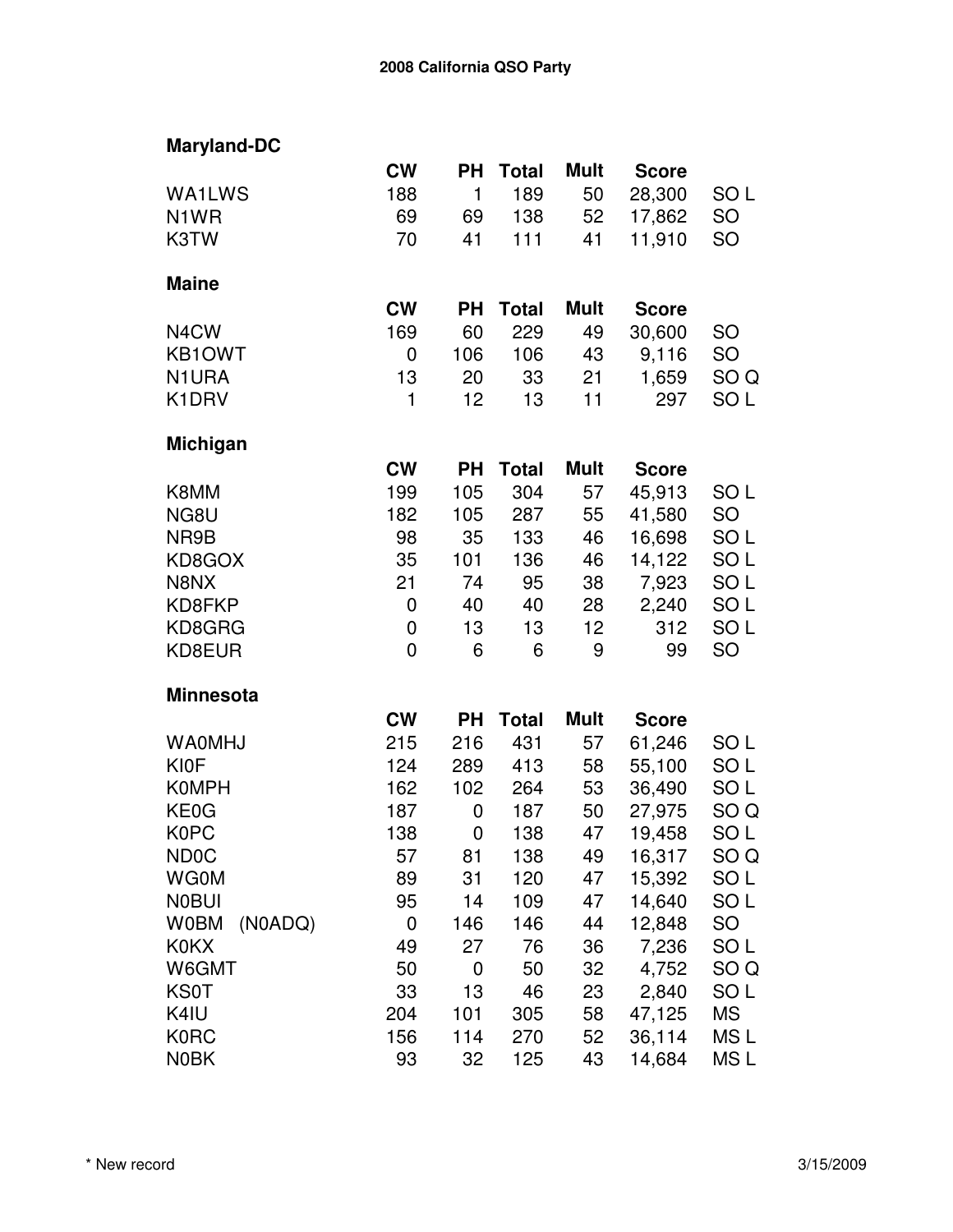## **Missouri**

|                                    | <b>CW</b>      | <b>PH</b>        | <b>Total</b> | <b>Mult</b> | <b>Score</b> |                      |
|------------------------------------|----------------|------------------|--------------|-------------|--------------|----------------------|
| K0OU                               | 298            | 386              | 684          | 57          | 94,905       | <b>SO</b><br>$\star$ |
| <b>K0DEQ</b>                       | 218            | 356              | 574          | 58          | 79,083       | <b>SO</b>            |
| <b>KOJPL</b>                       | 218            | 148              | 366          | 56          | 53,116       | SO <sub>L</sub>      |
| W7KU                               | 114            | 95               | 209          | 51          | 27,081       | SO <sub>L</sub>      |
| K0TPY                              | 138            | 37               | 175          | 47          | 22,865       | SO                   |
| N4RS                               | 149            | 0                | 149          | 50          | 22,275       | SO <sub>L</sub>      |
| <b>NIOR</b>                        | 107            | 0                | 107          | 41          | 13,099       | SO <sub>L</sub>      |
| K <sub>2</sub> HT                  | 77             | 36               | 113          | 40          | 12,060       | SO <sub>L</sub>      |
| W0YZZ                              | 41             | 10               | 51           | 31          | 4,402        | SO <sub>L</sub>      |
| AA0A                               |                | 61               | 61           | 32          | 3,872        | SO <sub>L</sub>      |
| <b>KC0YLK</b><br>(KC0YLK,<br>K5QQ) | 166            | 133              | 299          | 55          | 42,020       | MS <sub>L</sub>      |
| KI0Y (KI0Y, KI0HA)                 | 56             | 30               | 86           | 34          | 7,718        | MS <sub>L</sub>      |
| <b>Mississippi</b>                 |                |                  |              |             |              |                      |
|                                    | <b>CW</b>      | <b>PH</b>        | <b>Total</b> | Mult        | <b>Score</b> |                      |
| K7ZYV                              | 51             | 0                | 51           | 30          | 4,545        | SO L                 |
| <b>WD5JNC</b>                      | 0              | 57               | 57           | 32          | 3,616        | SO <sub>L</sub>      |
| N5VEZ                              | $\overline{0}$ | 40               | 40           | 31          | 2,480        | <b>SO</b>            |
| <b>Montana</b>                     |                |                  |              |             |              |                      |
|                                    | <b>CW</b>      | <b>PH</b>        | <b>Total</b> | Mult        | <b>Score</b> |                      |
| K7BG                               | 213            | 1                | 214          | 49          | 31,335       | SO <sub>L</sub>      |
| K7ABV                              | 158            | 46               | 204          | 48          | 27,168       | SO                   |
| <b>North Carolina</b>              |                |                  |              |             |              |                      |
|                                    | <b>CW</b>      | <b>PH</b>        | <b>Total</b> | <b>Mult</b> | <b>Score</b> |                      |
| N <sub>1</sub> LN                  | 197            | 66               | 263          | 56          | 40,404       | SO <sub>L</sub>      |
| K4QPL                              | 190            | 0                | 190          | 51          | 28,993       | SO <sub>L</sub>      |
| K4BSK                              | 85             | $\boldsymbol{0}$ | 85           | 34          | 8,619        | SO <sub>L</sub>      |
| AE4EC                              | 25             | 7                | 32           | 20          | 1,780        | SO.                  |
| KC4EZN                             | 0              | 19               | 19           | 13          | 481          | SO <sub>L</sub>      |
| <b>K0RRP</b>                       | 0              | 15               | 15           | 14          | 406          | SO <sub>L</sub>      |
| <b>North Dakota</b>                |                |                  |              |             |              |                      |
|                                    | <b>CW</b>      | <b>PH</b>        | <b>Total</b> | Mult        | <b>Score</b> |                      |
| <b>K0ALV</b>                       | 0              | 87               | 87           | 44          | 7,656        | <b>SO</b>            |
| <b>K0UD</b>                        | 0              | 67               | 67           | 41          | 5,494        | SO <sub>L</sub>      |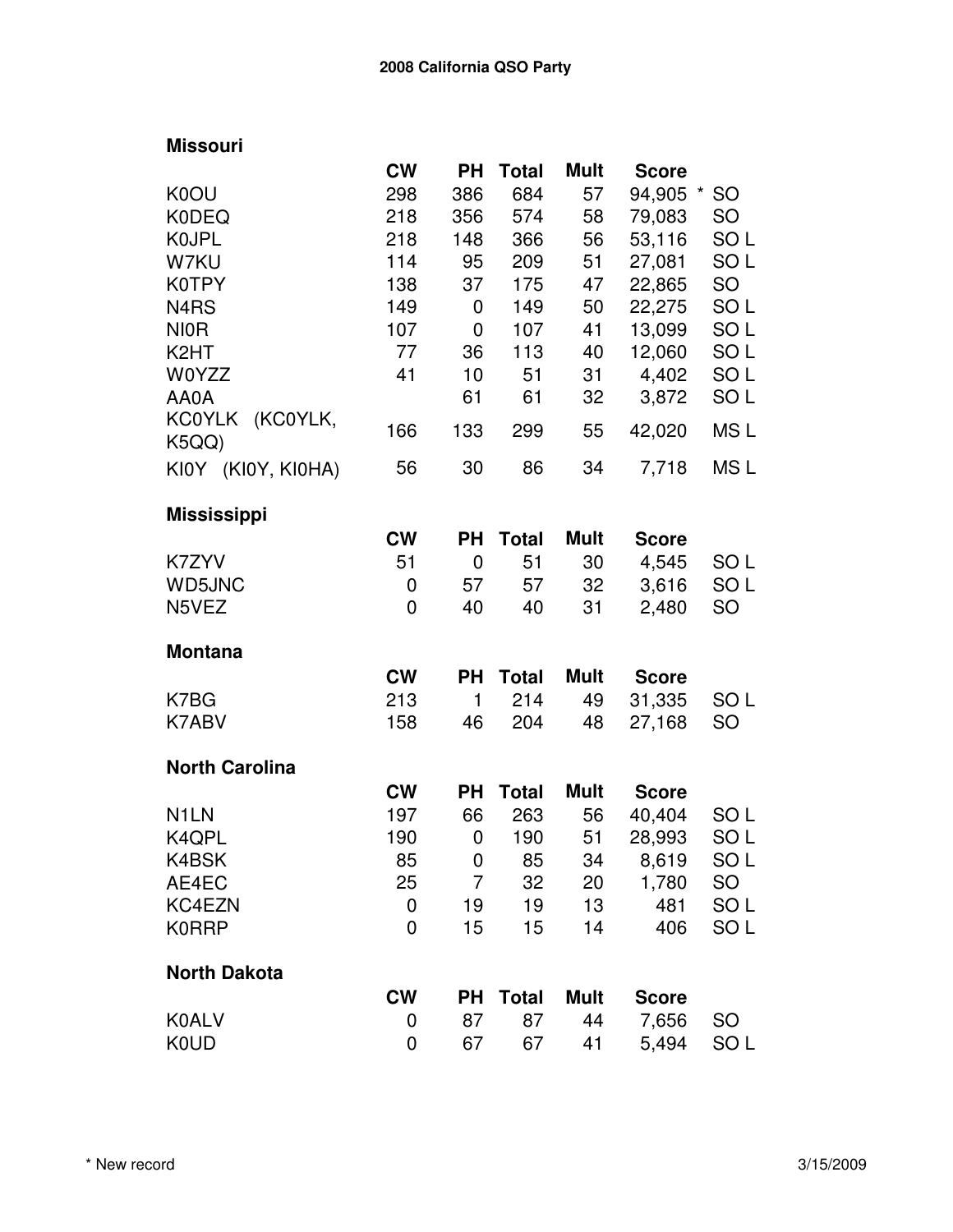| <b>Nebraska</b>               |             |                |              |             |              |                 |
|-------------------------------|-------------|----------------|--------------|-------------|--------------|-----------------|
|                               | <b>CW</b>   | <b>PH</b>      | <b>Total</b> | <b>Mult</b> | <b>Score</b> |                 |
| <b>W0PQ</b>                   | 91          | $\mathbf 0$    | 91           | 44          | 11,946       | SO Q            |
| KOUSA (KOCTU)                 | 0           | 102            | 102          | 46          | 9,384        | SO L            |
|                               |             |                |              |             |              |                 |
| <b>New Hamshire</b>           |             |                |              |             |              |                 |
|                               | <b>CW</b>   | <b>PH</b>      | <b>Total</b> | <b>Mult</b> | <b>Score</b> |                 |
| K <sub>1</sub> HI             | 75          | 52             | 127          | 44          | 14,410       | <b>SO</b>       |
| W1END                         | 95          | 0              | 95           | 41          | 11,685       | SO <sub>L</sub> |
| N <sub>1</sub> LU             | 57          | 42             | 99           | 41          | 10,455       | SO <sub>L</sub> |
| N <sub>1</sub> JHJ            | 0           | 62             | 62           | 34          | 4,216        | SO <sub>L</sub> |
| <b>New Jersey</b>             |             |                |              |             |              |                 |
|                               | <b>CW</b>   | <b>PH</b>      | <b>Total</b> | <b>Mult</b> | <b>Score</b> |                 |
| W2LE                          | 180         | 74             | 254          | 55          | 37,757       | <b>SO</b>       |
| K <sub>2</sub> MK             | 112         | 26             | 138          | 44          | 17,072       | <b>SO</b>       |
| KD2MX                         | 116         | 0              | 116          | 42          | 14,616       | SO <sub>L</sub> |
| WA2RY                         | 77          | 49             | 126          | 41          | 13,427       | SO <sub>L</sub> |
| W <sub>2</sub> FB             | 67          | 42             | 109          | 43          | 12,255       | SO <sub>L</sub> |
| W2UDT                         | 55          | 24             | 79           | 38          | 8,037        | <b>SO</b>       |
| N <sub>2</sub> CQ             | 52          | 0              | 52           | 33          | 5,098        | SO <sub>L</sub> |
| W <sub>2</sub> CVW            | 42          | $\mathbf 0$    | 42           | 28          | 3,528        | SO <sub>L</sub> |
| K2DSL                         | $\mathbf 0$ | 24             | 24           | 19          | 912          | SO <sub>L</sub> |
| K2DBK                         | 16          | $\overline{2}$ | 18           | 14          | 707          | SO <sub>L</sub> |
| N <sub>2</sub> KPB<br>(N2KPB, |             |                |              |             |              |                 |
| KC2NZ)                        | 77          | 25             | 102          | 37          | 10,304       | <b>MS</b>       |
| <b>New Mexico</b>             |             |                |              |             |              |                 |
|                               | <b>CW</b>   | <b>PH</b>      | <b>Total</b> | <b>Mult</b> | <b>Score</b> |                 |
| K7IA                          | 196         | 46             | 242          | 49          | 33,271       | SO L            |
| K5WMH                         | 0           | 243            | 243          | 54          | 26,190       | SO L            |
| WA5ZUP                        | 0           | 228            | 228          | 54          | 24,624       | SO              |
| W5TTE                         | 72          | 0              | 72           | 35          | 7,507        | SO <sub>L</sub> |
|                               |             |                |              |             |              |                 |
| <b>Nevada</b>                 |             |                |              |             |              |                 |
|                               | <b>CW</b>   | PН             | <b>Total</b> | <b>Mult</b> | <b>Score</b> |                 |
| N7ON                          | 91          | 3              | 94           | 39          | 10,822       | SO L            |
| K7ACZ                         | 0           | 80             | 80           | 39          | 6,240        | SO <sub>L</sub> |
| N7UR                          | 0           | 50             | 50           | 33          | 3,267        | SO L            |
| KT4ET                         | 0           | 45             | 45           | 24          | 2,160        | SO <sub>L</sub> |
| W6NF                          | $\mathbf 0$ | 20             | 20           | 11          | 440          | SO <sub>L</sub> |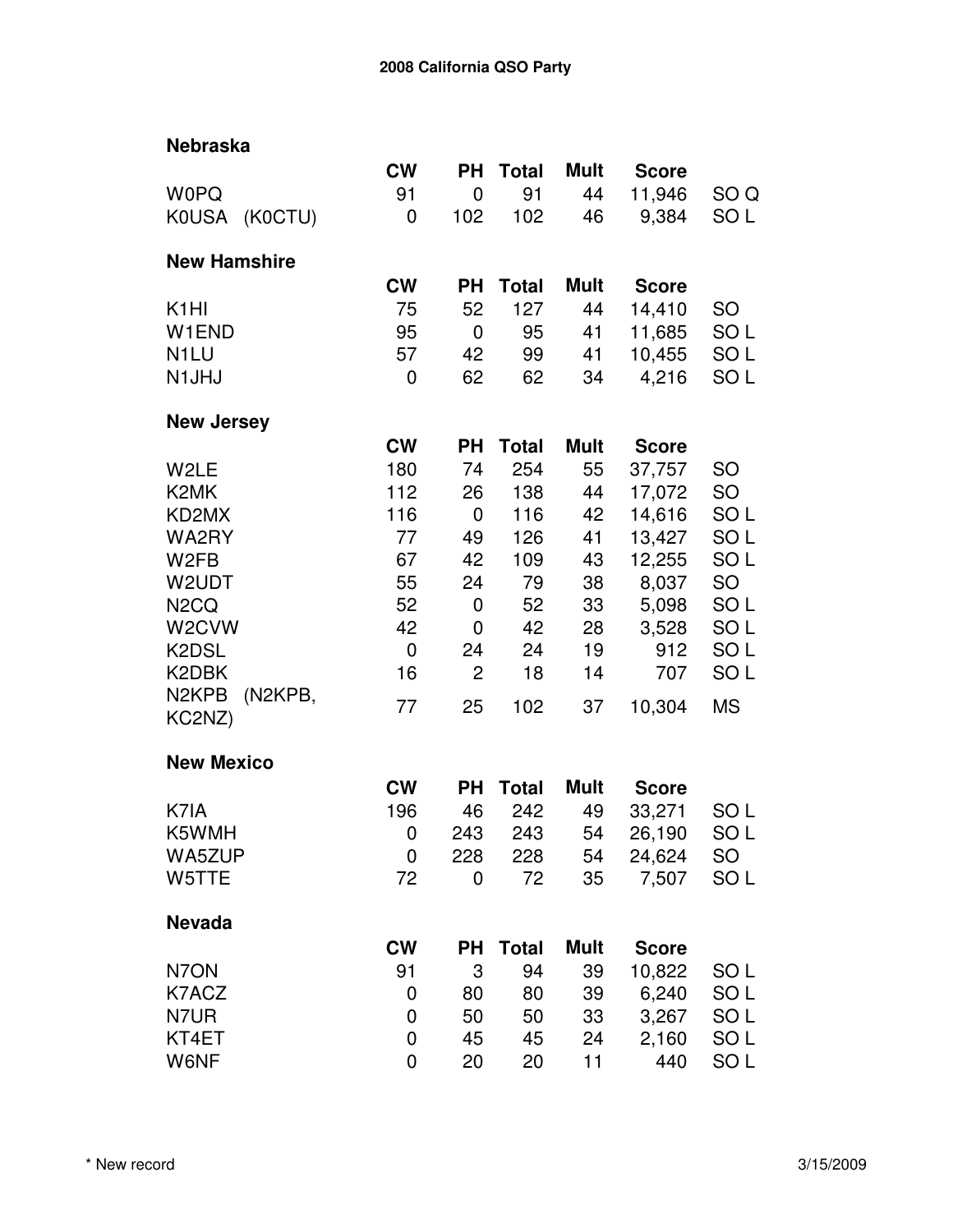| <b>New York</b>               |                |             |              |                 |              |                 |
|-------------------------------|----------------|-------------|--------------|-----------------|--------------|-----------------|
|                               | <b>CW</b>      | <b>PH</b>   | <b>Total</b> | <b>Mult</b>     | <b>Score</b> |                 |
| N <sub>2</sub> CU             | 199            | 0           | 199          | 49              | 29,253       | SO L            |
| WA2MCR                        | 92             | 59          | 151          | 45              | 17,617       | SO L            |
| W <sub>2</sub> W <sub>C</sub> | 30             | 76          | 106          | 43              | 10,406       | SO <sub>L</sub> |
| KD2HE                         | 93             | 0           | 93           | 36              | 9,990        | SO <sub>L</sub> |
| W <sub>2</sub> TB             | 90             | 0           | 90           | 37              | 9,934        | <b>SO</b>       |
| N <sub>2</sub> SQW            | 29             | 77          | 106          | 36              | 8,676        | <b>SO</b>       |
| KR <sub>2</sub> AA            | 73             | 0           | 73           | 36              | 7,884        | SO <sub>L</sub> |
| W2KKZ                         | 27             | $\mathbf 0$ | 27           | 19              | 1,539        | SO <sub>L</sub> |
| WA2JQK                        | 0              | 20          | 20           | 17              | 663          | SO L            |
| KA2FHN                        | $\mathbf 0$    | 19          | 19           | 15              | 555          | <b>SO</b>       |
| K <sub>2</sub> BBQ            | 0              | 11          | 11           | 11              | 231          | SO <sub>L</sub> |
| Ohio                          |                |             |              |                 |              |                 |
|                               | <b>CW</b>      | <b>PH</b>   | <b>Total</b> | <b>Mult</b>     | <b>Score</b> |                 |
| WB8JUI                        | 208            | 11          | 219          | 51              | 32,946       | SO L            |
| W8TM                          | 175            | 72          | 247          | 49              | 32,781       | SO <sub>L</sub> |
| K8MR                          | 98             | 36          | 134          | 45              | 16,402       | <b>SO</b>       |
| W8IDM                         | 86             | 0           | 86           | 37              | 9,490        | SO <sub>L</sub> |
| W8KNO                         | 0              | 99          | 99           | 46              | 9,108        | SO <sub>L</sub> |
| W1NN                          | 62             | $\mathbf 0$ | 62           | 38              | 7,011        | SO <sub>L</sub> |
| WF8P                          | 0              | 40          | 40           | 28              | 2,240        | SO <sub>L</sub> |
| KB8FZY                        | 3              | 32          | 35           | 28              | 2,016        | SO L            |
| N8QE                          | $\mathbf 0$    | 10          | 10           | 10 <sub>1</sub> | 190          | SO <sub>L</sub> |
| N8IE                          | $\overline{7}$ | 3           | 10           | $\overline{7}$  | 189          | SO <sub>L</sub> |
| <b>Oklahoma</b>               |                |             |              |                 |              |                 |
|                               | <b>CW</b>      | <b>PH</b>   | <b>Total</b> | <b>Mult</b>     | <b>Score</b> |                 |
| K5KA                          | 172            | 0           | 172          | 49              | 25,284       | SO <sub>L</sub> |
| AA5JG                         | 105            | 26          | 131          | 45              | 16,447       | SO L            |
| AE5MM                         | 0              | 52          | 52           | 31              | 3,224        | SO L            |
| KD5RSS                        | 10             | 0           | 10           | 7               | 210          | SO <sub>L</sub> |
| K5UV                          | 265            | 0           | 265          | 57              | 45,315       | МS              |
| Oregon                        |                |             |              |                 |              |                 |
|                               | <b>CW</b>      | <b>PH</b>   | <b>Total</b> | <b>Mult</b>     | <b>Score</b> |                 |
| K <sub>0</sub> JJ             | 129            | 181         | 310          | 53              | 39,644       | SO              |
| K7JJ                          | 147            | 49          | 196          | 51              | 27,412       | SO <sub>L</sub> |
| W7VO                          | 0              | 162         | 162          | 52              | 16,796       | SO <sub>L</sub> |
| W3CP                          | 114            | 0           | 114          | 36              | 12,258       | SO <sub>L</sub> |
| W7WHY                         | 64             | 1           | 65           | 28              | 5,390        | <b>SO</b>       |
| AD7OG                         | 0              | 69          | 69           | 35              | 4,830        | SO L            |
| W7JAZ                         | 0              | 31          | 31           | 26              | 1,586        | SO <sub>Q</sub> |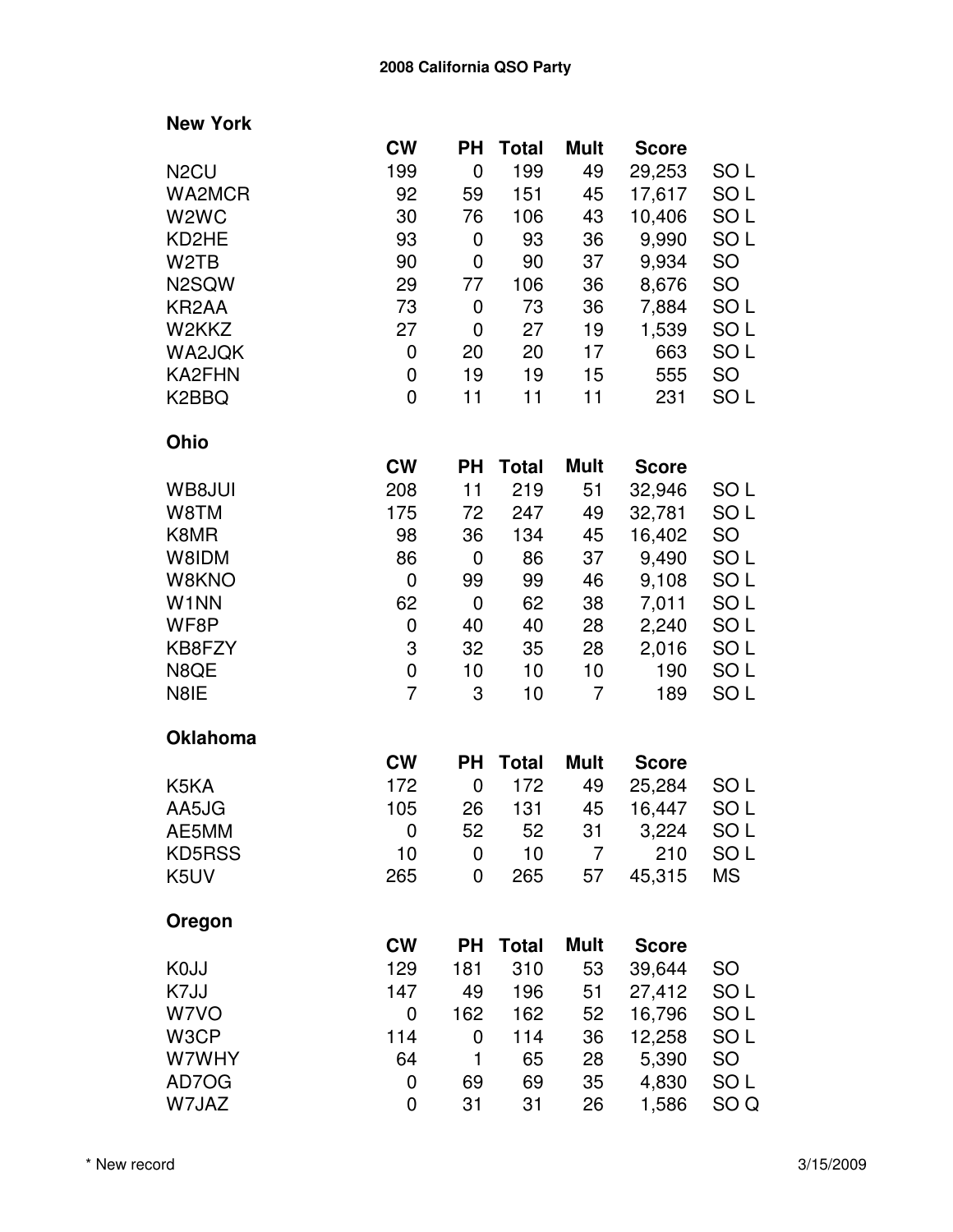## **Pennsylvania**

|                       | <b>CW</b>      | <b>PH</b>      | <b>Total</b> | <b>Mult</b> | <b>Score</b> |                 |
|-----------------------|----------------|----------------|--------------|-------------|--------------|-----------------|
| WA3HAE                | 233            | 74             | 307          | 58          | 49,039       | SO <sub>L</sub> |
| <b>W0BR</b>           | 131            | 183            | 314          | 53          | 40,227       | SO              |
| N3RJ                  | 144            | 119            | 263          | 54          | 36,126       | SO <sub>L</sub> |
| N3KR                  | 157            | 0              | 157          | 45          | 21,195       | SO <sub>L</sub> |
| W3AG                  | 119            | 20             | 139          | 44          | 17,402       | SO <sub>L</sub> |
| AA3B                  | 95             | $\mathbf 0$    | 95           | 46          | 13,110       | <b>SO</b>       |
| NA3F                  | 80             | 27             | 107          | 43          | 12,577       | SO <sub>L</sub> |
| WI <sub>2</sub> E     | 96             | 17             | 113          | 37          | 11,858       | SO              |
| WB3DOM                | 79             | 26             | 105          | 40          | 11,500       | SO <sub>L</sub> |
| K3RWN                 | 45             | 44             | 89           | 37          | 8,158        | SO              |
| W3WC                  | 37             | 21             | 58           | 29          | 4,437        | SO              |
| K3VX                  | 48             | $\mathbf 0$    | 48           | 30          | 4,275        | SO <sub>L</sub> |
| K3ISH                 | $\mathbf 0$    | 41             | 41           | 26          | 2,132        | <b>SO</b>       |
| W3WH                  | 29             | $\mathbf 0$    | 29           | 18          | 1,539        | SO <sub>Q</sub> |
| N3NZ                  | 22             | 0              | 22           | 18          | 1,188        | SO <sub>L</sub> |
| WA3AAN                | 20             | $\mathbf 0$    | 20           | 16          | 960          | SO <sub>L</sub> |
| K3WW                  | 235            | 88             | 323          | 54          | 47,439       | <b>MS</b>       |
| W3MF                  | 114            | 67             | 181          | 46          | 21,781       | <b>MS</b>       |
| <b>Rhode Island</b>   |                |                |              |             |              |                 |
|                       | <b>CW</b>      | <b>PH</b>      | <b>Total</b> | <b>Mult</b> | <b>Score</b> |                 |
| W1WIU                 | 49             | 84             | 133          | 46          | 14,490       | SO              |
| K1NPT                 | $\overline{0}$ | 34             | 34           | 22          | 1,474        | SO <sub>L</sub> |
| <b>South Carolina</b> |                |                |              |             |              |                 |
|                       | <b>CW</b>      | <b>PH</b>      | <b>Total</b> | <b>Mult</b> | <b>Score</b> |                 |
| AF4OX                 | 78             | $\mathbf 0$    | 78           | 35          | 8,137        | SO              |
| K0COP                 | 21             | $\overline{0}$ | 21           | 18          | 1,107        | <b>SO</b>       |
| <b>South Dakota</b>   |                |                |              |             |              |                 |
|                       | <b>CW</b>      | <b>PH</b>      | <b>Total</b> | <b>Mult</b> | <b>Score</b> |                 |
| <b>K0HW</b>           | 219            | 433            | 652          | 58          | 88,189       | <b>SO</b>       |
| <b>KD0DRQ</b>         | 0              | 99             | 99           | 48          | 9,456        | SO <sub>L</sub> |
| <b>KD0AKN</b>         | $\mathbf 0$    | 13             | 13           | 13          | 338          | SO <sub>L</sub> |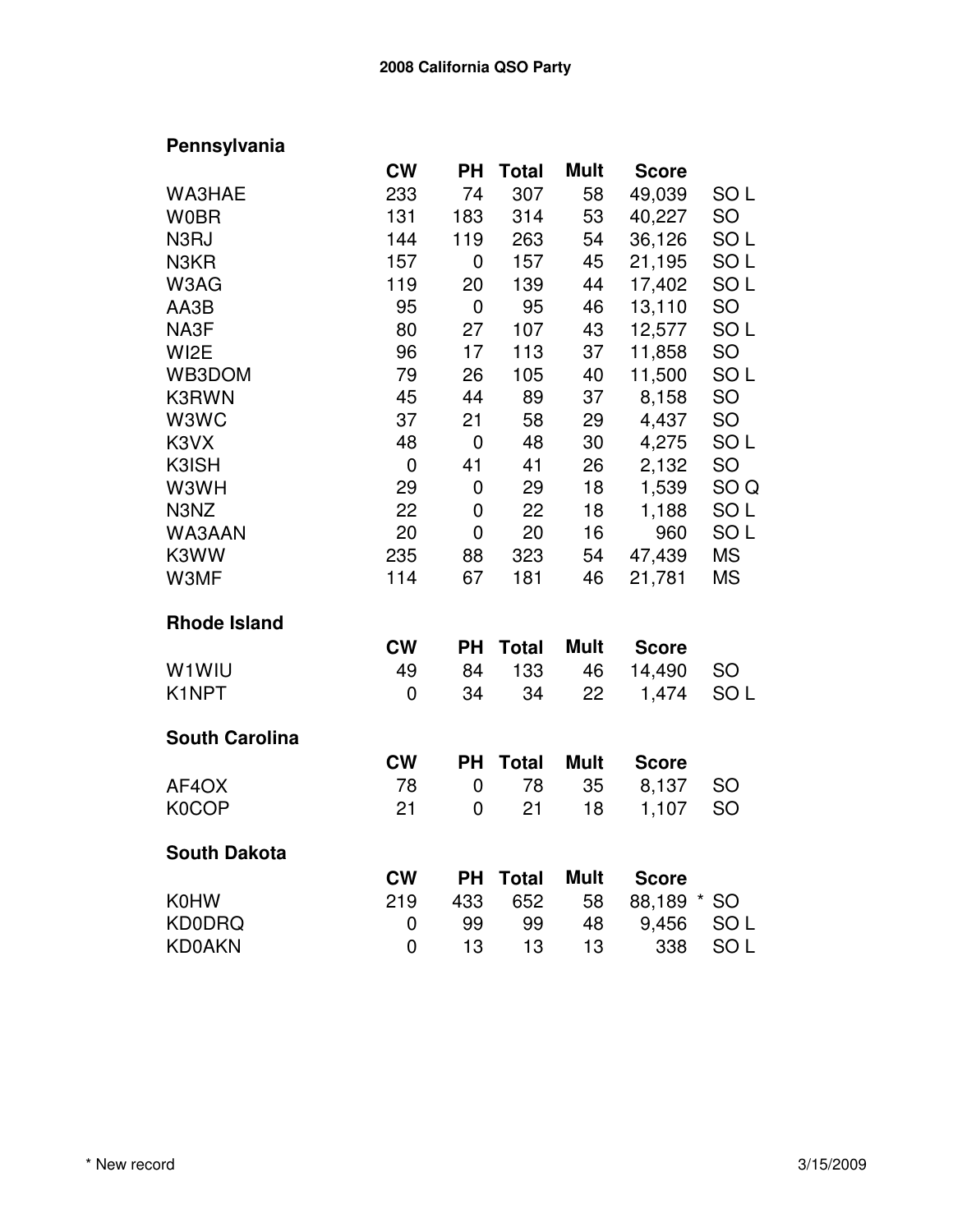## **Tennessee**

|                   | <b>CW</b> | PН  | Total | Mult | <b>Score</b> |                 |
|-------------------|-----------|-----|-------|------|--------------|-----------------|
| K4RO              | 193       | 256 | 449   | 58   | 63,278       | <b>SO</b>       |
| N <sub>4</sub> DW | 256       | 0   | 256   | 55   | 42,240       | <b>SO</b>       |
| W4NZ              | 185       | 92  | 277   | 55   | 40,590       | SO              |
| NY4N              | 160       | 86  | 246   | 57   | 37,107       | SO <sub>L</sub> |
| K4LTA             | 206       | 0   | 206   | 51   | 31,518       | <b>SO</b>       |
| N <sub>2</sub> WN | 168       | 46  | 214   | 49   | 29,081       | SO <sub>L</sub> |
| K <sub>1</sub> GU | 173       | 0   | 173   | 49   | 25,357       | SO              |
| N4ARO             | 155       | 41  | 196   | 42   | 22,911       | SO <sub>L</sub> |
| NA4K              | 113       | 65  | 178   | 45   | 21,105       | SO <sub>L</sub> |
| W6UB              | 146       | 0   | 146   | 47   | 20,586       | SO <sub>L</sub> |
| W4DAN             | 109       | 47  | 156   | 48   | 20,088       | SO <sub>L</sub> |
| W4SK              | 96        | 0   | 96    | 38   | 10,944       | SO <sub>L</sub> |
| WA4OSD            | 75        | 15  | 90    | 41   | 10,455       | SO <sub>L</sub> |
| K4CX              | 0         | 83  | 83    | 41   | 6,765        | SO <sub>L</sub> |
| K4DZR             | 37        | 22  | 59    | 34   | 5,219        | SO              |
| WC2Z              | 0         | 66  | 66    | 39   | 5,109        | SO <sub>L</sub> |
| WD8RYC            | 0         | 67  | 67    | 37   | 4,921        | SO <sub>L</sub> |
| W9WI              | 23        | 13  | 36    | 24   | 2,244        | SO <sub>L</sub> |
| AB4GG             | 0         | 36  | 36    | 27   | 1,917        | SO <sub>L</sub> |
| NB4M              | 18        | 0   | 18    | 17   | 892          | SO              |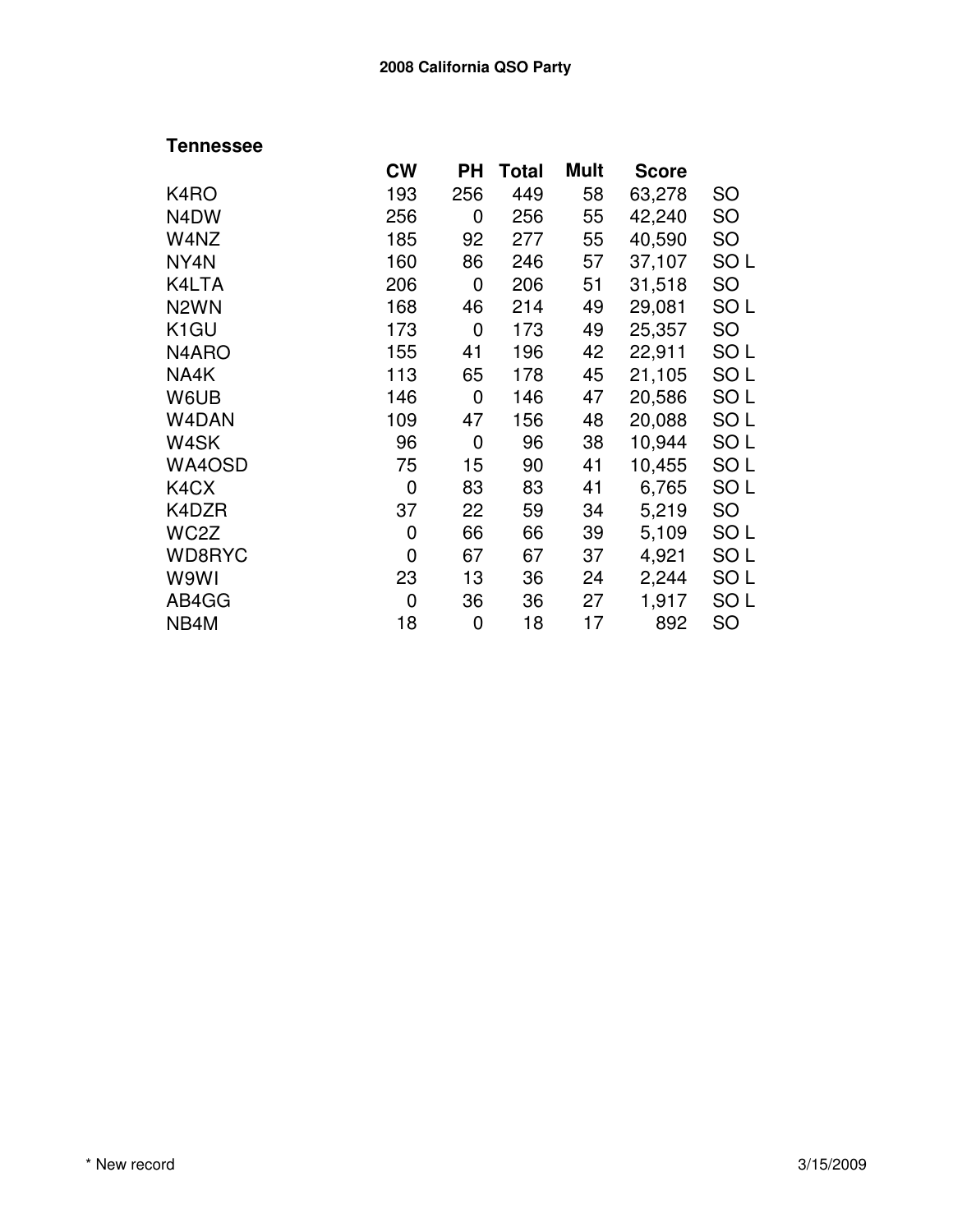|                               | <b>CW</b> | <b>PH</b> | <b>Total</b> | Mult        | <b>Score</b> |                 |
|-------------------------------|-----------|-----------|--------------|-------------|--------------|-----------------|
| N <sub>5</sub> J <sub>B</sub> | 215       | 714       | 929          | 58          | 120,176      | <b>SO</b>       |
| WD5K                          | 327       | 474       | 801          | 58          | 111,824      | SO <sub>L</sub> |
| (W5ASP)<br>N5ZK               | 179       | 489       | 668          | 58          | 87,725       | <b>SO</b>       |
| K5LH                          | 290       | 0         | 290          | 56          | 48,720       | SO <sub>L</sub> |
| WB5KIA                        | 185       | 123       | 308          | 56          | 44,800       | SO <sub>L</sub> |
| N5WLA                         | 216       | 49        | 265          | 53          | 39,458       | SO <sub>L</sub> |
| N <sub>1</sub> CC             | 168       | 133       | 301          | 51          | 39,270       | SO <sub>L</sub> |
| N <sub>5</sub> PO             | 224       | 0         | 224          | 52          | 34,944       | <b>SO</b>       |
| W5HNS                         | 140       | 59        | 199          | 50          | 26,825       | SO <sub>L</sub> |
| K5BZH                         | 104       | 97        | 201          | 52          | 26,312       | SO <sub>L</sub> |
| K5NZ                          | 111       | 88        | 199          | 51          | 25,959       | SO <sub>Q</sub> |
| K5WAF                         | 152       | 0         | 152          | 49          | 22,344       | SO <sub>L</sub> |
| W5QLF                         | 73        | 25        | 98           | 43          | 11,567       | SO <sub>L</sub> |
| KE5OG                         | 0         | 97        | 97           | 45          | 8,685        | SO <sub>L</sub> |
| NO <sub>5</sub> W             | 71        | 0         | 71           | 36          | 7,614        | SO <sub>L</sub> |
| KE5LQ                         | 12        | 50        | 62           | 33          | 4,488        | SO <sub>L</sub> |
| KB6OJE                        | 0         | 54        | 54           | 33          | 3,564        | SO <sub>L</sub> |
| N5DTT                         | 0         | 46        | 46           | 30          | 2,760        | SO <sub>L</sub> |
| AD5RK                         | 0         | 39        | 39           | 28          | 2,184        | SO <sub>L</sub> |
| WB5BKL                        | 26        | 0         | 26           | 15          | 1,147        | SO <sub>Q</sub> |
| <b>KB5DRJ</b>                 | 0         | 26        | 26           | 20          | 1,020        | SO <sub>L</sub> |
| K5WW                          | 0         | 16        | 16           | 15          | 480          | SO <sub>L</sub> |
| AI5G                          | 0         | 10        | 10           | 10          | 200          | SO <sub>L</sub> |
| KU5B                          | 217       | 155       | 372          | 58          | 55,738       | <b>MS</b>       |
| WT5N                          | 0         | 32        | 32           | 24          | 1,536        | MS <sub>L</sub> |
| (K5DHY)<br>K5QHD              | 0         | 10        | 10           | 10          | 200          | MSLS            |
| <b>Utah</b>                   |           |           |              |             |              |                 |
|                               | <b>CW</b> | <b>PH</b> | <b>Total</b> | <b>Mult</b> | <b>Score</b> |                 |
| <b>WA7LNW</b>                 | 117       | 60        | 177          | 52          | 24,440       | SO <sub>L</sub> |
| KF7P                          | 0         | 177       | 177          | 51          | 18,003       | SO <sub>L</sub> |
| AD7KG                         | 12        | 47        | 59           | 31          | 4,030        | SO <sub>L</sub> |
| W7SUR                         | 0         | 15        | 15           | 12          | 348          | SO <sub>L</sub> |
| N7GMT                         | 0         | 13        | 13           | 9           | 234          | SO <sub>L</sub> |
| K7UT                          | 130       | 182       | 312          | 56          | 42,168       | <b>MS</b>       |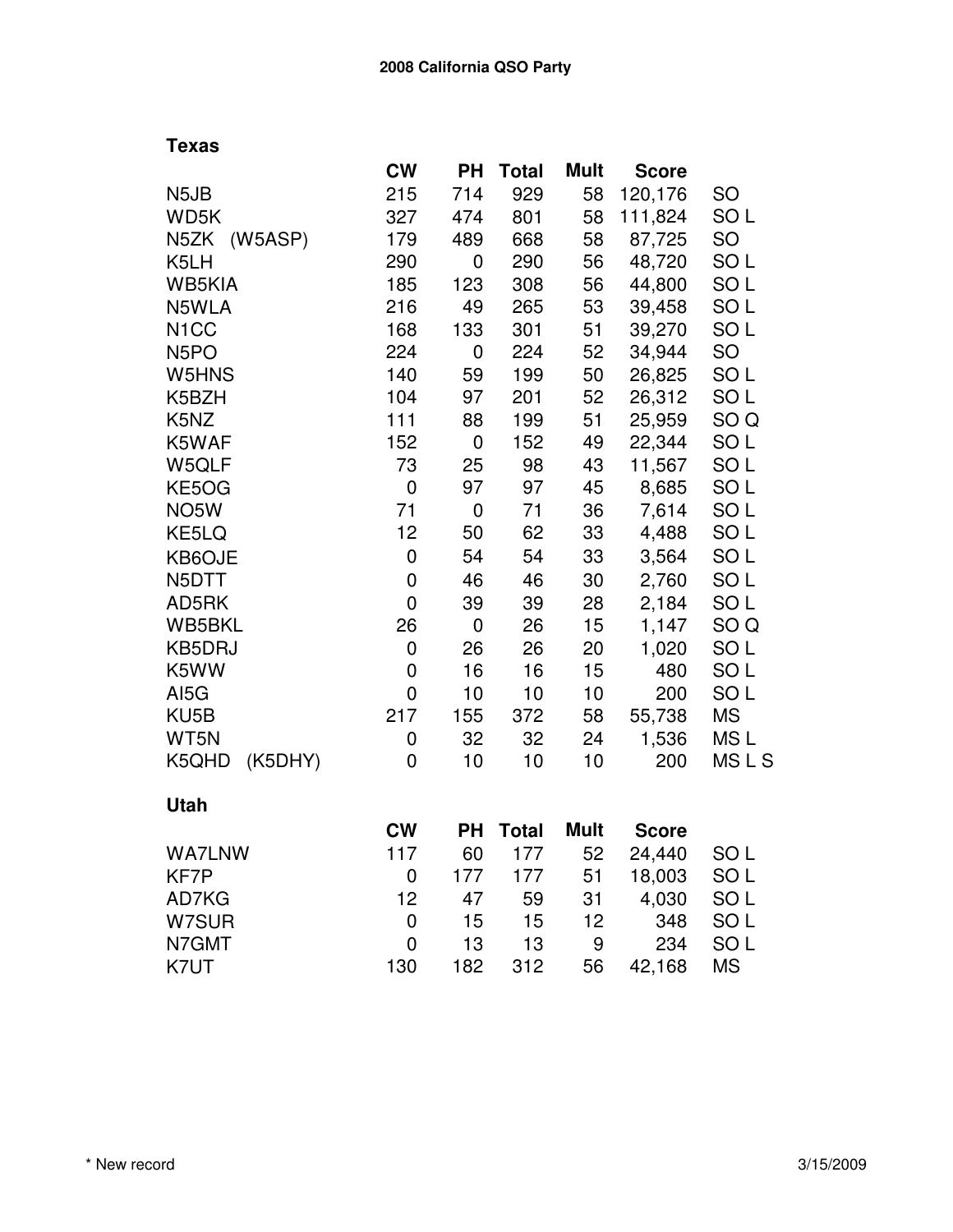| Virginia |  |
|----------|--|
|          |  |

|                    | <b>CW</b>   | <b>PH</b>   | <b>Total</b> | <b>Mult</b> | <b>Score</b> |                 |
|--------------------|-------------|-------------|--------------|-------------|--------------|-----------------|
| W4PM               | 203         | $\mathbf 0$ | 203          | 54          | 32,805       | <b>SO</b>       |
| N6CY               | 155         | 72          | 227          | 51          | 30,931       | SO <sub>L</sub> |
| W4RQ               | 134         | 32          | 166          | 47          | 21,831       | SO L            |
| N3UA               | 128         | 23          | 151          | 43          | 18,490       | SO <sub>L</sub> |
| W4YE               | 115         | 0           | 115          | 45          | 15,525       | SO <sub>L</sub> |
| WK5X               | 80          | 40          | 120          | 43          | 13,695       | SO <sub>L</sub> |
| N3BM               | 97          | $\mathbf 0$ | 97           | 42          | 12,159       | <b>SO</b>       |
| KE4HUD             | 0           | 48          | 48           | 35          | 3,360        | SO              |
| N3KN               | 38          | $\mathbf 0$ | 38           | 25          | 2,850        | SO <sub>L</sub> |
| N4KIT              | 30          | 0           | 30           | 21          | 1,858        | SO <sub>L</sub> |
| AI4ME              | 0           | 29          | 29           | 23          | 1,311        | SO <sub>L</sub> |
| K4ECP              | 0           | 26          | 26           | 18          | 936          | SO <sub>L</sub> |
| <b>AI4IO</b>       | $\mathbf 0$ | 1           | 1            | 1           | 2            | SO <sub>L</sub> |
| <b>Vermont</b>     |             |             |              |             |              |                 |
|                    | <b>CW</b>   | <b>PH</b>   | <b>Total</b> | <b>Mult</b> | <b>Score</b> |                 |
| KB1ODO             | 108         | 50          | 158          | 41          | 17,384       | SO              |
| N <sub>1</sub> BCL | 0           | 127         | 127          | 48          | 12,192       | SO              |
| Washington         |             |             |              |             |              |                 |
|                    | <b>CW</b>   | <b>PH</b>   | <b>Total</b> | <b>Mult</b> | <b>Score</b> |                 |
| W7GKF              | 256         | 233         | 489          | 58          | 71,485       | <b>SO</b>       |
| <b>K7HBN</b>       | 224         | 0           | 224          | 55          | 36,877       | SO <sub>L</sub> |
| K7LAZ              | 216         | 0           | 216          | 55          | 35,640       | <b>SO</b>       |
| K7GLM              | 139         | 90          | 229          | 52          | 30,914       | SO              |
| W7NNN              | 91          | 118         | 209          | 54          | 27,351       | SO <sub>L</sub> |
| <b>KB7N</b>        | 109         | 52          | 161          | 50          | 21,475       | SO <sub>L</sub> |
| W7WMO              | 130         | 0           | 130          | 53          | 20,670       | SO <sub>L</sub> |
| KW7N               | 0           | 184         | 184          | 52          | 19,084       | SO <sub>L</sub> |
| N6MZ               | 139         | 0           | 139          | 42          | 17,514       | SO L            |
| K7QQ               | 129         | 0           | 129          | 45          | 17,415       | SO              |
| WI7F               | 0           | 168         | 168          | 48          | 16,080       | SO              |
| <b>WA0WWW</b>      | 60          | 50          | 110          | 39          | 10,822       | SO <sub>L</sub> |
| AA6RR              | 51          | 37          | 88           | 41          | 9,204        | SO <sub>L</sub> |
| W7VXS              | 68          | 0           | 68           | 27          | 5,508        | SO <sub>L</sub> |
| <b>KE7LOQ</b>      | 0           | 49          | 49           | 34          | 3,298        | SO <sub>L</sub> |
| N6TPT              | 0           | 23          | 23           | 18          | 810          | SO <sub>L</sub> |
| W7DPW              | 15          | $\mathbf 0$ | 15           | 11          | 495          | SO <sub>L</sub> |